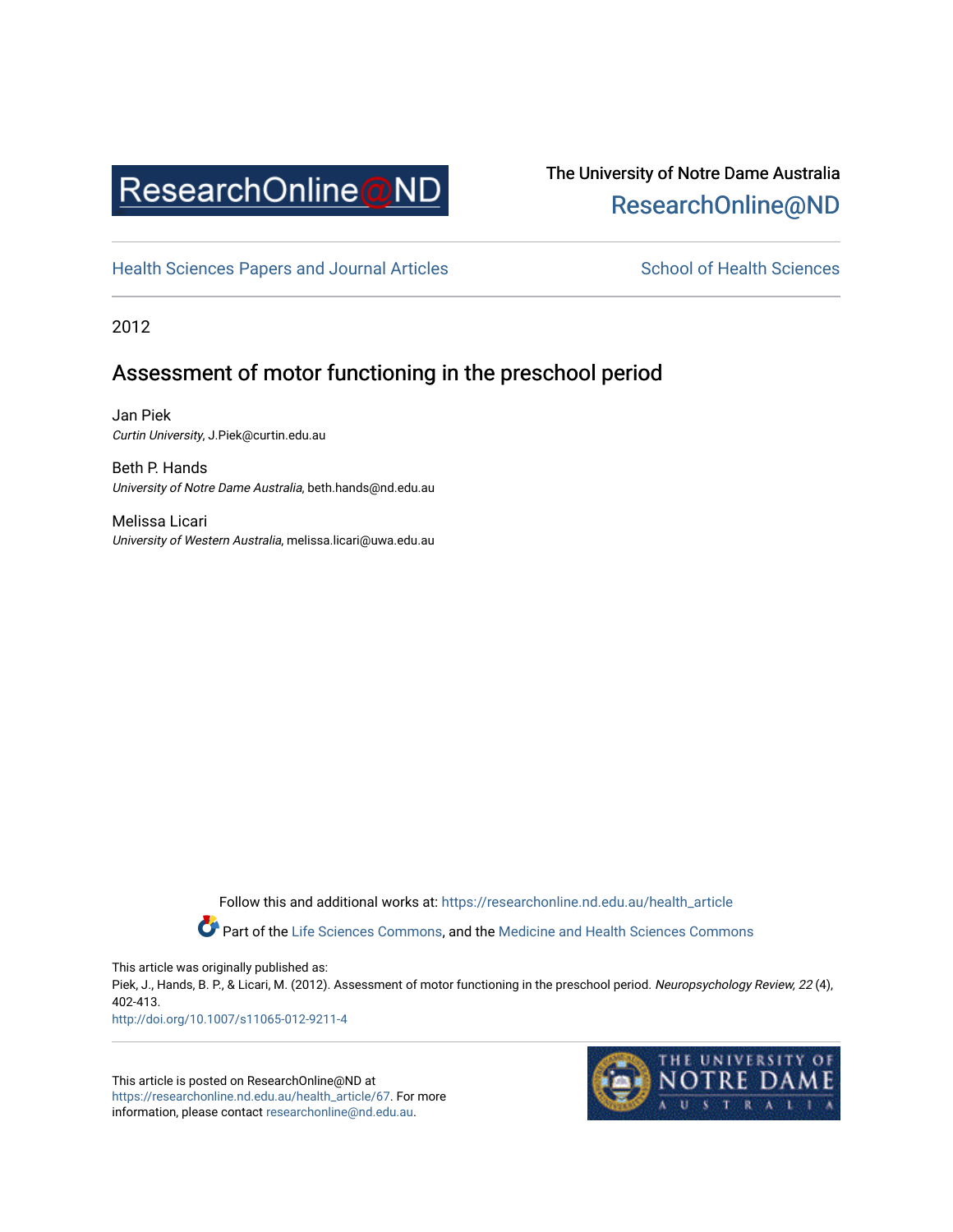**REVIEW** 

## Assessment of Motor Functioning in the Preschool Period

Jan P. Piek · Beth Hands · Melissa K. Licari

Received: 6 March 2012 /Accepted: 18 July 2012  $\oslash$  Springer Science+Business Media, LLC 2012

Abstract The assessment of motor functioning in young children has become increasingly important in recent years with the acknowledgement that motor impairment is linked with cognitive, language, social and emotional difficulties. However, there is no one gold standard assessment tool to investigate motor ability in children. The aim of the current paper was to discuss the issues related to the assessment of motor ability in young pre-school children and to provide guidelines on the best approach for motor assessment. The paper discusses the maturational changes in brain development at the preschool level in relation to motor ability. Other issues include sex differences in motor ability at this young age, and evidence for this in relation to sociological versus biological influences. From the previous literature it is unclear what needs to be assessed in relation to motor functioning. Should the focus be underlying motor processes or movement skill assessment? Several key assessment tools are discussed that produce a general measure of motor performance followed by a description of tools that assess specific skills, such as fine and gross motor, ball and graphomotor skills. The paper concludes with recommendations on the best approach in assessing motor function in pre-school children.

J. P. Piek  $(\boxtimes)$ 

School of Psychology and Speech Pathology, Curtin Health Innovation Research Institute, Curtin University, GPO, Box U1987, Perth 6845 Western Australia, Australia e-mail: j.piek@curtin.edu.au

B. Hands Institute for Health and Rehabilitation Science, University of Notre Dame Australia, PO Box 1225, Fremantle 6959 Western Australia, Australia

M. K. Licari School of Sport Science, Exercise & Health, The University of Western Australia, 35 Stirling Highway, Crawley 6009 Western Australia, Australia

Keywords Motor ability . Movement skill . Motor assessment . Preschool children . Fine motor . Gross motor . Grapho-motor skills

## Introduction

In the last decade, there has been an increasing acknowledgment in the child development literature of the importance of motor ability in a child's overall development, particularly if this is compromised. Motor impairment often accompanies disorders such as autism (e.g., Dewey et al. [2007;](#page-10-0) Dyck et al. [2006](#page-10-0)), attention deficit hyperactivity disorder (ADHD) (e.g., Pitcher et al. [2003;](#page-12-0) Rasmussen and Gillberg [2000\)](#page-12-0), learning disabilities such as dyslexia (Fawcett and Nicholson [1995](#page-10-0)), and anxiety disorders (Erez et al. [2004\)](#page-10-0). Motor impairment may also be categorised as a disorder in its own right, ranging from severe motor impairment seen in cerebral palsy, to the relatively mild seen in children with Developmental Coordination Disorder (DCD), a condition defined as "a marked impairment in the development of motor coordination that significantly interferes with academic competence or daily living skills" (American Psychiatric Association [2000,](#page-10-0) p. 56).

Research has recently highlighted the importance of addressing mild motor impairment because of the cooccurring difficulties that often accompanies this. There is evidence that poor motor ability may impact on physical fitness (Chia et al. [2009](#page-10-0); Hands and Larkin [2002,](#page-11-0) [2006;](#page-11-0) Silman et al. [2011](#page-12-0)), with the potential for the child to be overweight or obese (Hands et al. [2009](#page-11-0)). This may result in increased risk of cardiorespiratory disease (Schott et al. [2007\)](#page-12-0). There may also be accompanying difficulties in academic (Alloway [2007](#page-10-0); Dewey et al. [2000\)](#page-10-0), social (Smyth and Anderson [2000\)](#page-12-0) and emotional (Cairney et al. [2010;](#page-10-0) Rigoli et al. [2012\)](#page-12-0) functioning. For instance, children with DCD have been found to withdraw and avoid motor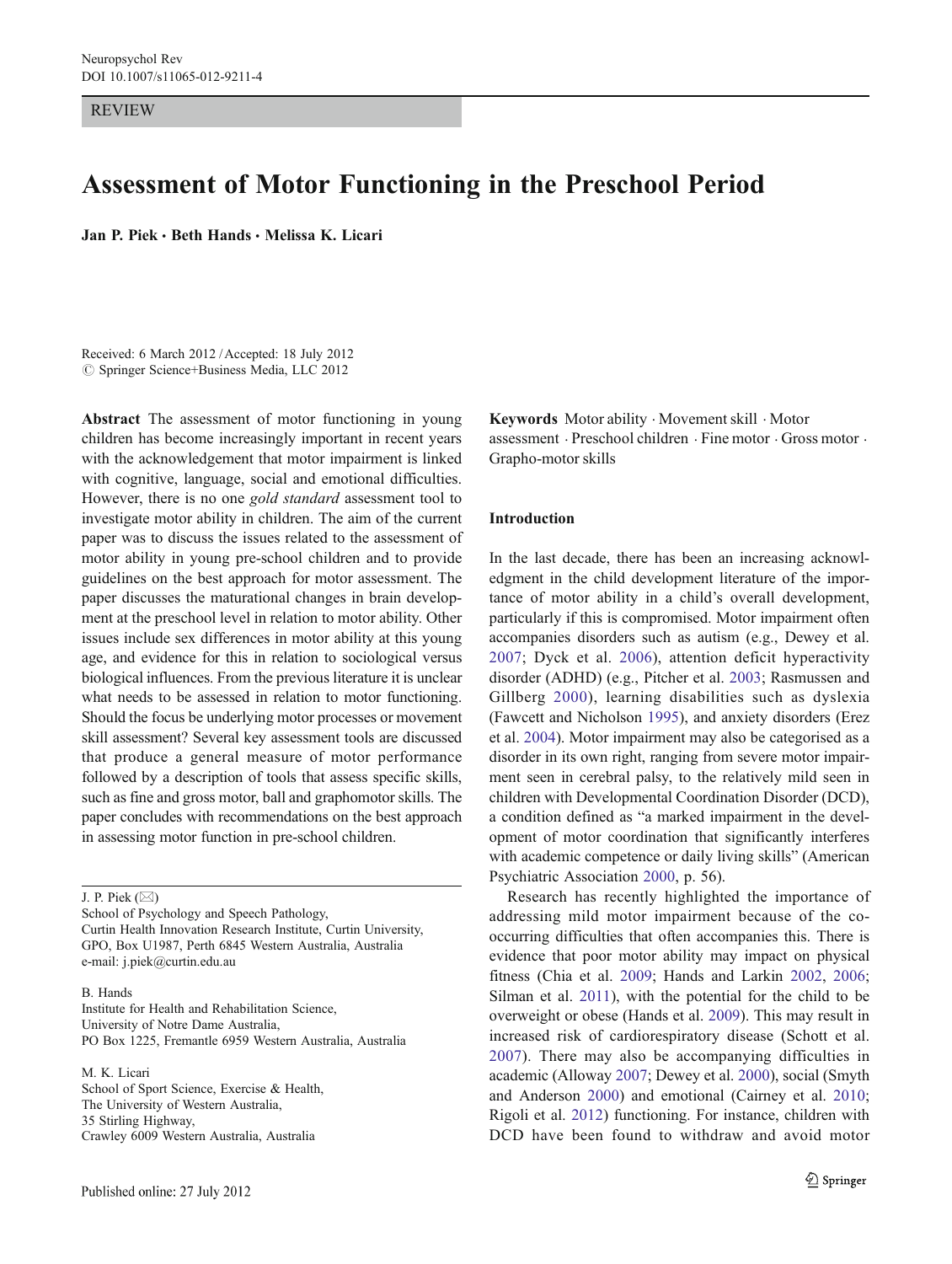activities (e.g., Mandich et al. [2003\)](#page-11-0), have poorer selfperceptions and self-worth (e.g., Miyahara and Piek [2006](#page-11-0); Rose et al. [1997;](#page-12-0) Skinner and Piek [2001\)](#page-12-0), and are more likely to have higher levels of anxiety (Pearsall-Jones et al. [2011;](#page-11-0) Skinner and Piek [2001\)](#page-12-0) and depression (Piek et al. [2007\)](#page-11-0), even in preschool children as young as 4 years of age (Piek et al. [2008\)](#page-11-0). Furthermore, longitudinal studies have identified a relationship between early motor ability on later cognitive (e.g., Murray et al. [2006](#page-11-0); Piek et al. [2008\)](#page-11-0), academic (e.g., Kurdek and Sinclair [2001](#page-11-0)), and emotional (e.g., Piek et al. [2010](#page-11-0); Sigurdsson et al. [2002](#page-12-0)) outcomes. Therefore, early identification of motor impairment is important to ensure that the child has the appropriate support, particularly prior to commencing school, where the additional pressures of their poor motor performance may have deleterious effects on cognitive, academic and social-emotional development.

What is unclear at pre-school age is whether poor performance in the motor domain is attributable to specific impairment such as cerebral palsy or DCD, or whether it is a result of delayed development possibly due to a lack of opportunity to learn or practice motor skills (Gottlieb [2001\)](#page-11-0). Prior motor experience has been identified for many decades as an important factor in motor development, as highlighted by Bower's ([1977\)](#page-10-0) comment that "it seems clear that the environment-initiated opportunities for practice in fact have a great deal to do with both the rate and direction of motor development" (p. 91). This early motor experience begins during the fetal stage (e.g., Provine [1993](#page-12-0)), and considerable research in the area of postural control has highlighted its importance in infancy (e.g., Haas and Diener [1988](#page-11-0); Sveistrup and Woollacott [1996,](#page-12-0) [1997](#page-12-0)). Hence a child has had considerable opportunity for experience and practice with motor skills by the time they reach preschool age.

The early years are a very rapid stage of development, marked by considerable growth and change in a child's motor repertoire. In the first instance, young children learn the pattern of basic movements before refining their performance and combining these movements into complex skills needed for activities of daily living and participation in many different types of physical activity. For example, once children have mastered the leap and hop they can combine these to perform a basketball lay-up. The age children master skills varies, but in general, most fundamental movement skills are in place by 8 years of age. Contributing to this rapid development are changes occurring at the neurological level, with more than 100 billion neurons intricately connecting with one another and undergoing constant alteration to enable one to execute the many functions underlying human motor behaviour. While many changes are genetically predetermined, there are also critical periods or 'windows of opportunity' where neurodevelopment is affected by quality of the child's environment (Chugani

[1998](#page-10-0); Greenough and Black [1992\)](#page-11-0), particularly in early childhood. For example, children who are exposed to stimulating environments that are supportive of skill development are more likely develop into confident and proficient movers. While children who are constrained or discouraged to be active, with limited social interaction, do not have the opportunity to expand their motor repertoire and develop confidence in their own ability (Goodway et al. [2003;](#page-11-0) McPhillips and Jordan-Black [2007](#page-11-0)).

## Brain Development in Young Children

Over the past two decades, neuroimaging studies have contributed considerably to our knowledge of maturational changes occurring during brain development which coincide with marked improvements in cognitive, motor and perceptual abilities (see Casey et al. [2005](#page-10-0) for a review). Despite brain size only growing from 80 % to 90 % of its adult size between 2 and 5 years of age (Dekaban [1978](#page-10-0)), there are many changes occurring at the cellular level as a result of myelination, synaptic remodelling and pruning (Tau and Peterson [2010](#page-12-0)). The extent of this activity is highlighted in studies which have demonstrated that resting brain glucose metabolism is at its highest in early childhood, almost twice that of adult levels in 4 to 5 year old children (Chugani [1994](#page-10-0); Chugani et al. [1987](#page-10-0)).

It is well documented that the increase in brain volume during childhood is not uniform, with variable periods of growth in different regions of the cerebral cortex (Johnson [2003](#page-11-0)). Sensory and motor areas are typically the first to mature (Casey et al. [2005](#page-10-0)), with the density of synapses in the sensorimotor cortex reaching adult levels between late infancy and the pre-school period. However, motor control is dependent on many interconnections between cortical and sub-cortical regions of the brain. For example, the prefrontal and lateral temporal cortices, important for integrating the primary sensory-motor processes and higher cognitive functions, do not appear to reach adult levels of maturity until adolescence. Despite long developmental times, these regions do undergo the most dramatic annualised rate of change during childhood. This was demonstrated in work by Sowell et al. ([2004\)](#page-12-0) who found that the brain expands up to 1 mm a year in the prefrontal cortex in children aged 5– 11 years (see Fig. [1\)](#page-3-0). Interestingly, during these critical periods of brain development, abnormalities in behaviour and motor functioning become most evident. This demonstrates that many brain functions involve highly sophisticated cortical networks and an abnormality or delay in the development in one area is likely to impact the functioning of another.

As a result of these varying maturational rates, different motor processes are likely to mature at different rates, and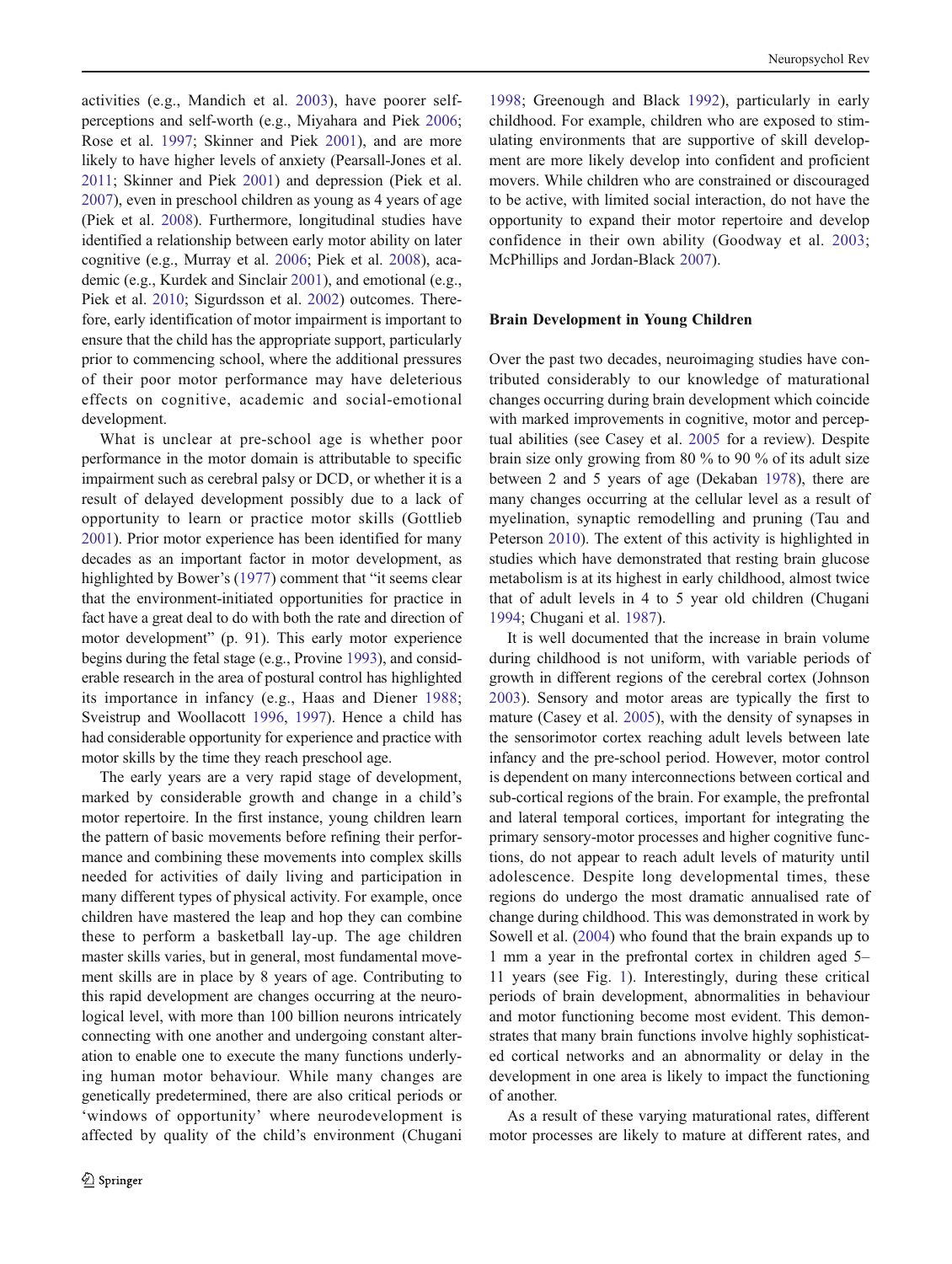<span id="page-3-0"></span>Fig. 1 Annualised rate of growth in the cerebral cortex in 5–11 year olds. Red regions indicate regions with greatest annual growth. [Reprinted with permission from Sowell et al. ([2004\)](#page-12-0). Longitudinal Mapping of Cortical Thickness and Brain Growth in Normal Children. The Journal of Neuroscience, 24(38), 8223–8231, Figure 5, page 8227]



this needs to be taken into account when considering the assessment of motor performance. As Hayes and Martenuik noted (in Fietzek et al. [2000\)](#page-10-0), the neural control mechanisms involved in the performance of particular motor skills may define their complexity. Largo and colleagues [\(2001](#page-11-0)) identified complexity as a key issue in relation to developmental trajectories for different timed movements. They criticised earlier neurological assessment tools for not taking into account task complexity and maturational differences, and recommended that the measurement of motor performance should take a development-oriented approach as is the case for intellectual performance, where "age-specific changes and inter-individual variation has been a well-accepted practice for many years" (p.435). Consequently, they produced normative data for tasks requiring timed performance such as repetitive and sequential finger movements, pegboard tasks, alternating hand and foot movements, and static and dynamic balance tasks in children aged between 5 and 18 years. In all tasks, performance improved throughout the pre-pubertal period, with complexity of the movement impacting on the rate of improvement and the age at which the movement reached its best performance. As a result of this study, the authors recommended that assessment of motor performance requires age-specific standards for specific motor tasks.

#### Sex Differences in Motor Ability

Although there has been evidence in the research literature for over half a century of sex differences in motor ability (Gutteridge [1939](#page-11-0); Morris et al. [1982](#page-11-0); Thomas and French [1985\)](#page-12-0), this has been largely ignored in the development of motor assessment tools for young children. In [1976,](#page-12-0) Touwen identified 'appreciable' differences between boys and girls in terms of the development of their motor milestones in infancy. He found that boys appeared to walk or sit earlier than girls, whereas girls developed functional skills such as vocalising and grasping sooner. Others have also identified

sex differences in motor performance in infants and children; boys usually better at locomotor skills and girls better at balancing skills and flexibility tasks (e.g., Anastasi [1981;](#page-10-0) Capute et al. [1985;](#page-10-0) Hands and Larkin [1997](#page-11-0); Pedersen et al. [2003;](#page-11-0) Piek et al. [2002;](#page-11-0) Thomas and French [1985](#page-12-0); Van Waelvelde et al. [2003](#page-12-0)).

Motor tests such as the McCarron Assessment of Neuromuscular Development (MAND: McCarron [1997](#page-11-0)) have acknowledged different motor abilities for adolescent males and females following puberty, and included separate norms from age 14 years. These differences in adolescence are supported by the results of imaging studies investigating brain morphology in adolescence. For example, Groeschel et al. ([2010\)](#page-11-0) found a larger white matter volume and a greater increase in the white matter to grey matter ratio in adolescent males compared with females. Perrin et al. [\(2009](#page-11-0)) suggested that these differences may be due to increased axonal calibre in males and an increase in myelination in females.

However, the failure of most tests to account for sex differences among younger children is a concern. Thomas and French ([1985\)](#page-12-0) suggested that these differences may be due primarily to sociological factors. That is, boys are more likely to do better at skills such as running, jumping and catching, and girls at fine motor skills due to more practice and experience as a result of gender stereotyping. However, there is considerable neurological evidence of differences between boys and girls in brain structure and function from infancy (e.g., de Bellis et al. [2001](#page-10-0); Liu et al. [2011](#page-11-0)), suggesting that biological factors may also be linked with the sex differences identified. For example, Liu and colleagues used MR imaging to investigate sex differences in 19 male and 19 female healthy preterm neonates. The total brain volume was investigated in 38 infants and was found to be 10.7 % larger for boys (mean  $\pm$  SD, 461 $\pm$ 59 cm<sup>3</sup>) compared with girls (414 $\pm$ 30 cm<sup>3</sup>), although white matter tract volumes were significantly larger in girls than boys (see Fig. [2\)](#page-4-0). They identified sex differences in language and motor related tracts, and suggested that this may be due to genetic factors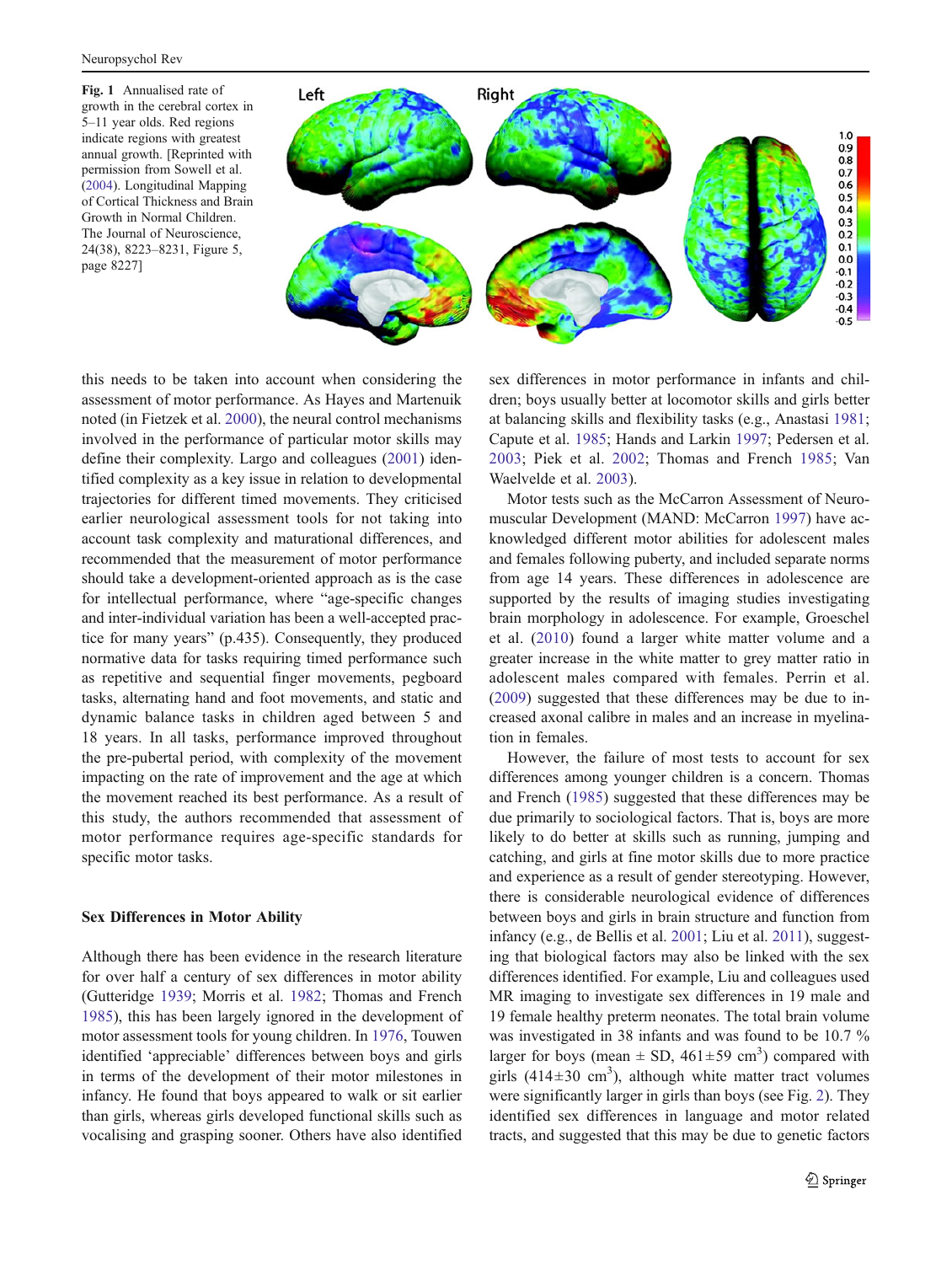<span id="page-4-0"></span>

Fig. 2 Sensori-motor and language related tracts were shown on b0 images in a healthy preterm girl born at 31 weeks GA and imaged at 37 weeks GA (a–c) and in a boy born at 30 weeks GA and imaged at 37 weeks GA  $(d-f)$ . Axial  $(a, d)$  and coronal  $(b, e)$  images showed the CST (dark green) and the STR (motor STR in yellow-red and sensory STR in *blue*). Sagittal images (c, f) showed the fronto-parietal SLF

or a result of the impact of sex steroids on early brain development. However, given that this study used healthy preterm infants at term-equivalent age, the authors suggest that the results be treated with caution as further studies are required to determine whether these early structural differences between boys and girls are linked with later sex differences in motor and language functioning. Despite this caution, it is clear that there is considerable evidence to suggest that when motor assessment tools are developed, possible sex differences need to be considered at all ages, not just during the adolescent period.

## Motor Assessment Tests

There are dozens of assessment tools available to examine motor performance at the preschool age. Many of these tools were developed last century but only the more popular tests that have been developed or updated in the last 20 years will be described here. It is essential that the norms for these assessment tools are regularly updated as there is evidence for a trend of earlier onset of common motor milestones more recently compared with earlier in the last century (e.g., Capute et al. [1985](#page-10-0); Gallahue and Ozmun [2002](#page-10-0); Piek [2006\)](#page-11-0). There are many factors that could contribute to this, although

(light green) and parieto-temporal SLF ( $pink$ ). [reprinted with permission from Liu et al. [\(2011](#page-11-0)). Gender Differences in Language and Motor-Related Fibers in a Population of healthy Preterm Neonates at Term-Equivalent Age: A diffusion Tensor and Probablistic Tractography Study. American Journal of Neuroradiology, 32, 2011–16, Fig. [1](#page-3-0), page 2013]

changes in child-rearing practices may be a major factor given that research has identified cultural differences in child-rearing resulting in different rates of motor milestone development (e.g., Hamilton [1981](#page-11-0); Super [1976\)](#page-12-0). In contrast, Blank and colleagues [\(2012\)](#page-10-0) warn that over the last 40 years there has been a "downward trend in motor ability" (p. 72), and urge that tests maintain up to date norms as a result.

## General Motor Assessment

Many of the motor assessment measures produce a total assessment score similar to intelligence tests, which give an indication of the child's overall motor performance in relation to children of the same age. This implies that there is a single trait for motor ability, a general motor ability (GMA), which is a contentious issue. Despite the arguments against this, Burton and Rodgerson [\(2001](#page-10-0)) argue that "the overall composite scores in most movement assessment instruments provide at least rough estimates of GMA" (p. 362). Therefore these tests serve a purpose. However, unlike intelligence and language assessments, no one motor test has been identified as a gold standard assessment tool.

Extensive literature is available that evaluates the more commonly used tests, but most of this relates to earlier test versions. Many of the problems with these tests raised in the literature have been addressed in the more recent versions,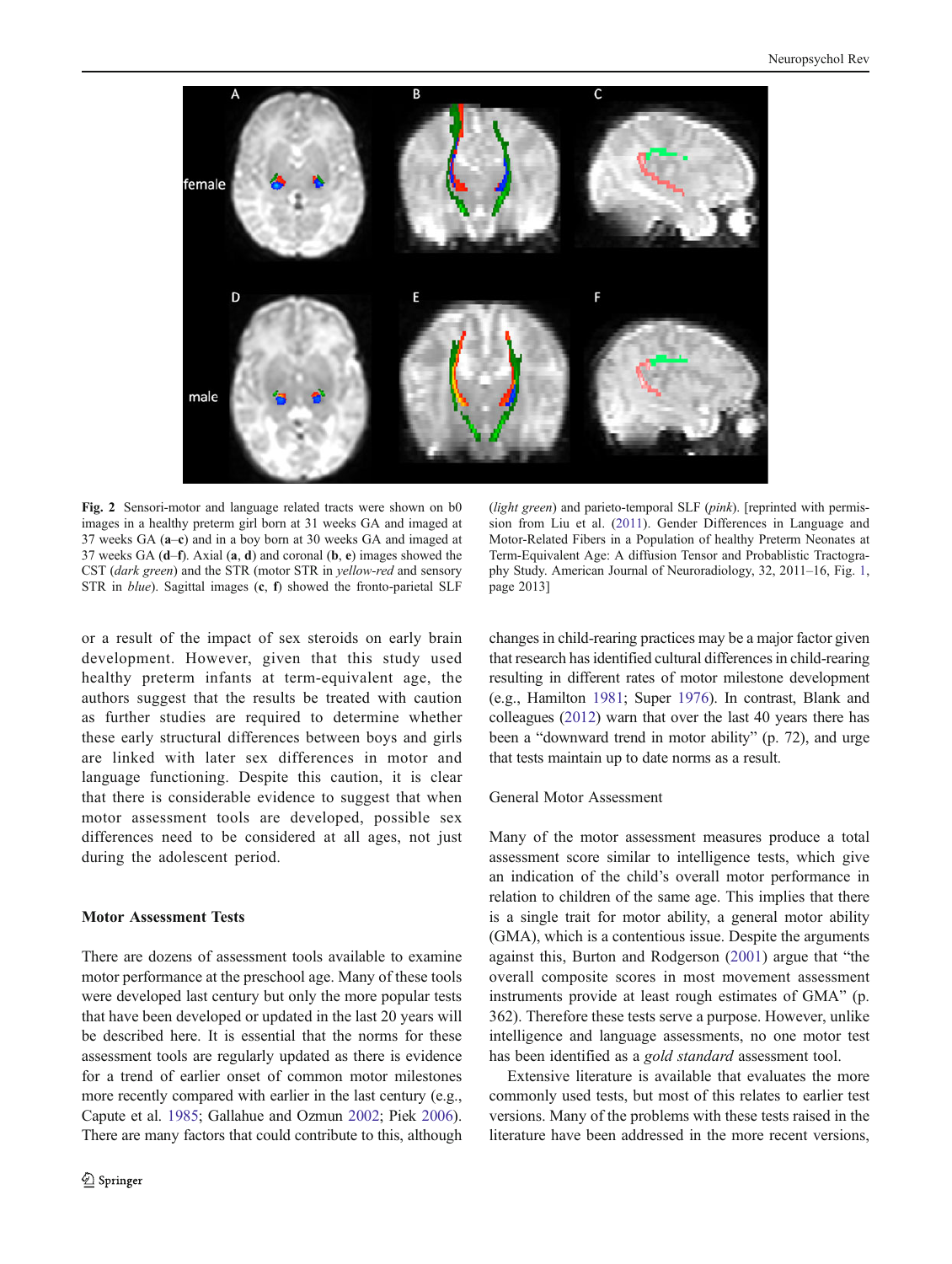and therefore only literature relating to the new editions will be considered in relation to the evaluation of the tests.

Several recent reviews (e.g., Brown and Lalor [2009](#page-10-0); Cools et al. [2009;](#page-10-0) Slater et al. [2010;](#page-12-0) Van Hartingsveldt et al. [2011](#page-12-0)) provide comprehensive descriptions of the most commonly used assessment tools. Four of these tests are briefly outlined below.

Movement Assessment Battery for Children (2nd Edition)-  $(MABC-2)$  This test by Henderson et al. [\(2007](#page-11-0)), a revised version of the Movement Assessment Battery for Children (Henderson and Sugden [1992\)](#page-11-0), has been described as one of the most commonly used tests of motor impairment by health practitioners (e.g., Geuze et al. [2001\)](#page-11-0). It has 8 items divided into aiming and catching (2 items), manual dexterity (3 items) and static and dynamic balance (3 items), each of which produce a component standard score in addition to a total standard score. The MABC-2 has three different age bands of 3–6, 7–10 and 11–16 years and is therefore suitable for preschool children. Testing time is generally between 20 and 40 min.

Although the original MABC demonstrated excellent reliability and validity, very few studies have been published for the 2nd edition. Smits-Engelsman et al. [\(2011](#page-12-0)) reported reasonable reliability for the MABC-2 in a small study of 50 children aged 3 years. Brown and Lalor ([2009\)](#page-10-0) also report an unpublished study by Visser and Jongmans prior to the release of the MABC-2 where test-retest reliability was found to be between 0.49 and 0.70 in a sample of 55 3 year old children. The test authors report correlations between .86 and .91 for test-retest reliability in a sample of 20 3-year old children. Smits-Engelsman and colleagues noted that even when young children were unable to perform the tests as described in the instructions, test results remained highly reproducible, supporting the use of this test in young children. One criticism of the MABC-2 is that despite evidence that the original MABC test produced different results for boys and girls in the lower age ranges (e.g. Engel-Yeger et al. [2010](#page-10-0); Livesey et al. [2007\)](#page-11-0), separate norms for boys and girls were not considered necessary (Barnett [2008](#page-10-0)). A further criticism is that because test items and scaling differ between age bands, this may cause difficulties with the longitudinal analysis of individuals, either for research purposes or in ongoing clinical evaluation (Blank et al. [2012](#page-10-0)). Despite these concerns, the MABC-2 remains one of the most popular assessment tools due to its sound psychometric properties and ease of use which requires minimal training. Slater and colleagues ([2010](#page-12-0)) ranked it the highest in their evaluation of seven different tests, although they cautioned that further evaluation of its psychometric properties is required.

Peabody Developmental Motor Scales (2nd Edition) – (PDMS-2) According to Cools and colleagues ([2009](#page-10-0)), the

PDMS-2 (Folio and Fewell [2000\)](#page-10-0) has changed very little from the original PDMS (Folio and Fewell [1983\)](#page-10-0), with an update of normative data for American and Canadian children, and a more thorough analysis of reliability and validity. The PDMS-2 is suitable for infants and children aged from birth to 5 years 11 months, so is not suitable for ongoing assessment into the school years. This could be considered a limitation in follow-up assessment and also in research comparing pre-school children with older children. It is also quite lengthy to administer taking from 45 to 60 min. Although it provides separate measures for gross and fine motor performance, and has been found to have good reliability and validity, Slater and colleagues [\(2010](#page-12-0)) ranked this test 5th out of the seven tests evaluated. A particular concern noted by Slater et al. was the lack of sensitivity in identifying children with minor motor deficits.

Bruininks-Oseretsky Test of Motor Proficiency (2nd Edition) – (BOT-2) The BOT-2 (Bruininks and Bruininks [2005\)](#page-10-0) is a revised version of the BOTMP (Bruininks [1978](#page-10-0)). One specific aim of the revised version was to "improve measurement among 4- and 5-year-olds" (p.1) by extending the target range downwards. Consequently, new activities were included and others modified. The long (or complete) version now comprises 53 items (7 more than the original BOTMP) and 14 items in the short form. In contrast with the PDMS-2, the BOT-2 was designed to "identify motor skill deficits in individuals with mild to moderate motor control problems" (p.1). A further advantage of this test is that age and gender specific norms are provided for individuals from 4 to 21 years of age. However, the test time of 40–60 min is long, particularly for young children, and the score conversion system is quite complicated.

The BOT-2 provides results for eight subtests measuring fine motor precision, fine motor integration, manual dexterity, bilateral coordination, balance, running speed and agility, upper limb coordination, and strength, which are aggregated into fine manual control, manual coordination, body coordination and strength and agility composites. The sum of all scores results in a total composite score. Evidence is provided for the content and construct validity, and testretest and interrater reliability of the test for 4 years olds is provided. Slater et al. ([2010\)](#page-12-0) ranked this test as 3rd out of 7. Deitz et al. [\(2007](#page-10-0)) found that some test items are still quite difficult for typically developing 4 year olds and for 5 year olds with developmental delay. When the lengthy test time is also considered, this test is most appropriate for children aged 6 years and upwards. There is, however, a short form of the BOT-2 which may be more suitable for the assessment of the younger children. However, few studies have examined its psychometric properties in pre-school aged children.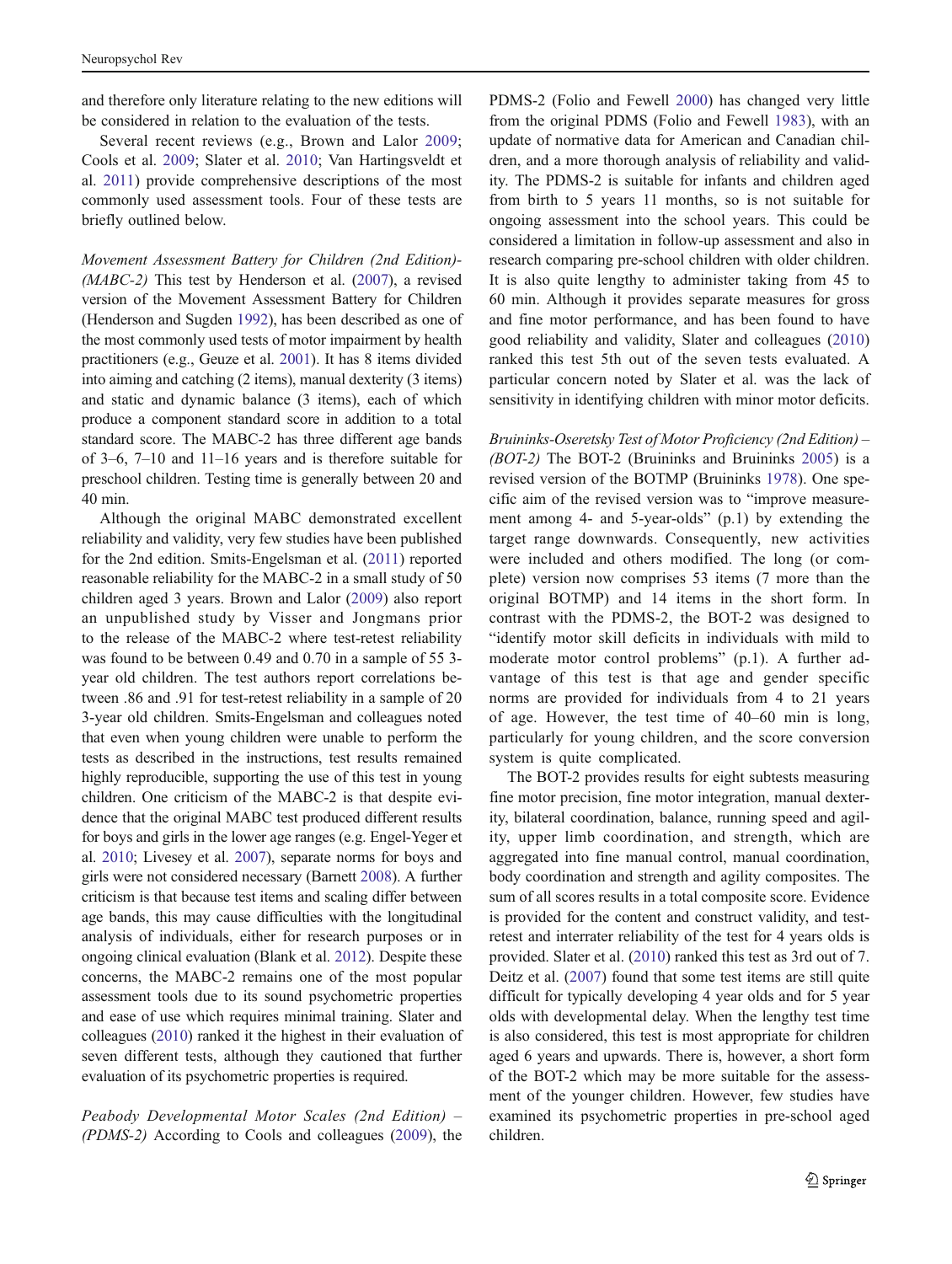McCarron Assessment of Neuromuscular Development (MAND) First published in 1982, the MAND (McCarron [1997\)](#page-11-0) is designed to measure a broad spectrum of motor performance in individuals aged from 3 ½years to adulthood. While a second edition of the manual was released in 1997, minimal changes were made. Sex-specific scaled scores were included for two strength tasks (hand strength and jump) for individuals from 14 years of age. The ten item test, which includes both fine and gross motor activities, and measures abilities such as one and two hand dexterity, static and dynamic balance and postural control, takes approximately 15–20 min to administer. Items are scored quantitatively, qualitatively or a combination of both. The raw scores are converted to age-adjusted scaled scores  $(M=10, 10)$  $SD=3$ ) which are summed and normalised to create a Neuromuscular Developmental Index  $(M=100, SD=15)$ .

Evidence is provided by McCarron ([1997\)](#page-11-0) of the content, construct, predictive and concurrent validity and test-retest reliability of the MAND. It appears that only two other studies have examined the psychometric properties of the MAND, both Australian (Brantner et al. [2009](#page-10-0); Tan et al. [2001\)](#page-12-0). Its validity as a measure of motor impairment with young children (4–6 years) has been questioned (Brantner et al. [2009](#page-10-0)) although Tan and colleagues [\(2001](#page-12-0)) found it to be a more accurate identifier of children (5–11 years) with motor impairment compared to the BOTMP. Slater et al. [\(2010](#page-12-0)) considered some of the test items as unusual and the scoring system as difficult to interpret. The authors ranked this test as equal lowest with the Zurich Neuromotor Assessment which is primarily used in Switzerland (Blank et al. [2012\)](#page-10-0).

## **Overview**

It can be seen from the above list that some of these tests are described as measuring motor and others, movement performance. According to Keogh and Sugden ([1985\)](#page-11-0), the term 'motor' is indicative of an internal process and is often linked with motor ability, defined by Burton and Miller [\(1998](#page-10-0)) as "general traits or capacities of an individual that underlie the performance of a variety of movement skills" (p.43). The term 'movement', on the other hand, refers to skills that are external and observable, namely, "a specific class of goal-directed movement patterns such as running, throwing, hammering, driving, writing, or even speaking" (Burton and Miller [1998,](#page-10-0) p.44). However, as not all test developers have this understanding, it is important to ask, do these listed tests measure observable motor skills or are they assessing the underlying motor abilities? And what should they be testing? (Burton and Rodgerson [2001](#page-10-0)).

Studies that have compared these tests have often found quite different results for the children tested (e.g., Brantner et al. [2009](#page-10-0); Spironello et al. [2010;](#page-12-0) Tan et al. [2001](#page-12-0)). Both Spironello and colleagues, and Tan and colleagues found poor agreement in terms of motor competence between the original version of the short form Bruininks-Oseretsky Test (Bruininks [1978](#page-10-0)) and the original MABC (Henderson and Sugden [1992](#page-11-0)). Tan and colleagues, who used a clinical sample, found better agreement between the MAND and MABC in determining motor impairment. All three tests are considered to be based on the Normative Functional Skills approach (Wilson [2005\)](#page-12-0), that is, they focus on the outcome of functional skills, and hence it would be expected that they would show good agreement. However, Brantner and colleagues, using a community sample, also failed to find strong agreement between the MAND and the MABC. Even with subtests that on face validity suggested similar motor skills (e.g., MAND Jumping and MABC Jumping over Cord), only medium correlations were found.

Given such variability in outcome, which tests are the most suitable to use? In a recent review of movement skill assessment tools for preschool children, Cools and colleagues ([2009\)](#page-10-0) argued that the test to be used needs to be chosen in relation to the circumstance in which it is to be used. This would include the test purpose, which may be the clinical assessment of the child, assessment of an intervention which would require follow-up measures, or for research purposes in a community sample. Each test described above would be appropriate for different purposes. The other issue that needs to be considered is whether a general measure of motor performance is required or is there need to investigate a specific aspect of motor performance.

#### Measuring Specific Performance Deficits

Motor impairment can be quite specific. In some children, the impairment may be quite extensive involving a wide range of motor deficits, suggesting the disruption of many interconnected brain regions. In others it may only be related to difficulties in balance or locomotion (usually termed gross motor skills), or it may only affect manual skills such as drawing or using scissors (usually termed fine motor skills). More complex skills such as handwriting (graphomotor ability) or ball skills may also be affected. This heterogeneity is not surprising given that these different skills (e.g., walking, postural adjustment, finger or arm movements) "all involve different specialized motor systems" (Carlson [2010,](#page-10-0) p. 273).

Movements are directly controlled by the primary motor cortex through two descending tracts, the ventromedial group and the lateral group. Table [1](#page-7-0) lists the major motor pathways of these two tracts, and the muscle groups and functions they control. The cerebellum is also important for motor control. For example, the lateral zone of the cerebellum is linked with the planning of complex timed movement sequences, such as ball skills and other rapid, skilled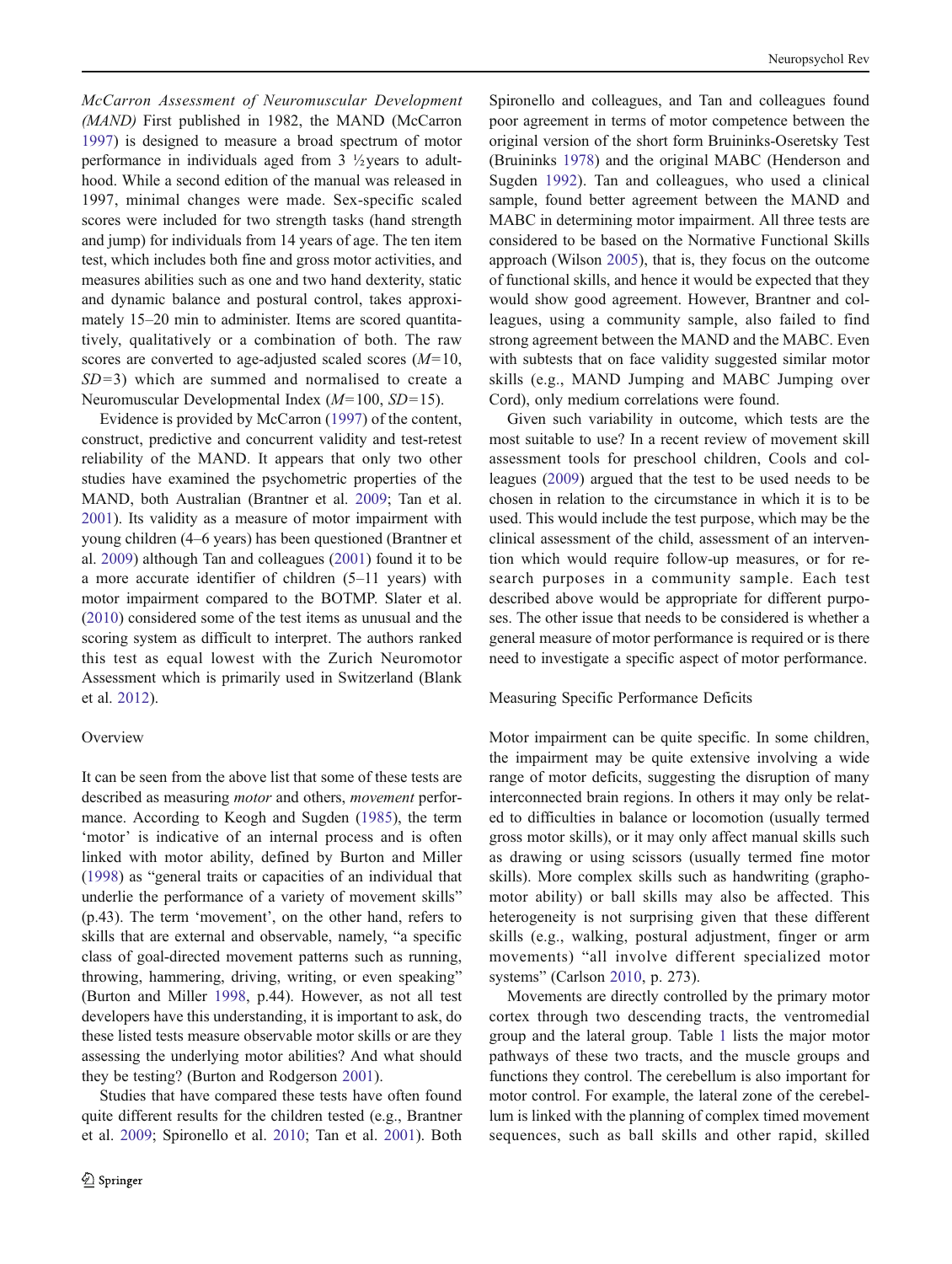<span id="page-7-0"></span>movements (Carlson [2010](#page-10-0)). The reticular formation, comprising nuclei in the medulla, pons and midbrain is important in postural control and locomotion, and the basal ganglia have been linked with severe motor deficits such as Parkinson's disease which results in a loss or slowness of movement and Huntington's disease which causes uncontrollable jerky movements. This suggests that the basal ganglia are important in regulating smooth, slow movements (Carlson [2010](#page-10-0)). Assessment of specific motor skills may therefore provide some indication of where possible deficits originate.

Gross and fine motor skills are assessed separately in several of the assessment tools described above, such as the PDMS-2 which provides a separate quotient for gross motor, fine motor and total motor scores. Although the MAND has separate gross and fine motor scores, the psychometric properties for these subtests were based on a small sample of intellectually disabled adults. Consequently, the interpretation of the MAND subscale scores should be treated with caution, even though the concept of fine and gross motor skills may remain clinically useful. The BOT-2 derives four composite standard scores labelled fine manual control, manual coordination, body coordination and strength and agility, whereas the MABC-2 has three subtests, dynamic and static balance (often considered a measure of gross motor performance), manual skills (considered a measure of fine motor performance), and ball skills.

Largo and colleagues ([2001\)](#page-11-0) argue that the measure of manual skills in tests such as the MABC-2 are complex, such as cutting paper with scissors, and are therefore measuring non-motor skills involving considerable sensory processing. They suggest that these tests are suitable to assess functional skills, but an assessment tool such as the Zurich

Neuromotor Assessment which individually assesses a range of timed movements (e.g., peg board, repetitive and sequential finger movements), is more clinically relevant as it appears that "timed performances of various motor tasks are not equally affected by neurological disturbances" (p. 442). They provided separate centile curves for these timed movements using a large sample of children in Zurich, including 106 kindergarten/preschool children.

Ball skills are considered a "demanding and complex motor task" (Van Waelvelde et al. [2003](#page-12-0), p.259) involving visual and kinaesthetic integration, appropriate timing and balance and considerable attentional demands. Van Waelvelde et al. [\(2003\)](#page-12-0) argue that the ball skill tasks found in assessments such as the PDMS, BOTMP and MABC have not demonstrated adequate reliability at the test item level, and as a result they produced a standardised short ball catching test for children aged 7 to 9 years. However, there appears to be no comparable test for pre-school children.

Several tests have been designed to evaluate gross motor performance. For example, the Körperkoordination für kinder (KTK) quantitatively assesses dynamic balance skills in children aged between 5 and 14 years (Kiphard and Schilling [2007\)](#page-11-0). As it takes around 20 min to administer and has excellent reliability it is considered very useful as a screening instrument to identify balance problems. However, Blank et al. ([2012\)](#page-10-0) warn that despite a recent version in 2007, the test norms were not updated from the original ones developed in 1973–1974, a cause for concern.

The Test of Gross Motor Development-second edition (TGMD-2) uses skill-specific performance criteria to assess both object control (for example kick, overhand throw) and locomotor skills (run, hop) in children aged between 3 and

| <b>Table 1</b> The major motor pathways of the motor cortex for A. The |
|------------------------------------------------------------------------|
| Lateral Group, and B, the Ventromedial Group. Note: all terminate in   |
| the spinal cord except the corticobulbar tract which terminates in the |

cranial nerve nuclei: 5, 7, 9, and 10–12. (Adapted from N.R. Carlson, Physiology of Behavior, 10th edn., 2010, p. 277, Reprinted by permission of Pearson Education, Inc., Upper Saddle River, New Jersey)

|                              | Origin                                              | Muscle group                                             | Function                                                             |
|------------------------------|-----------------------------------------------------|----------------------------------------------------------|----------------------------------------------------------------------|
| A. Lateral group             |                                                     |                                                          |                                                                      |
| Lateral corticospinal tract  | Finger, hand, and arm region<br>of the motor cortex | Fingers, hands and arms                                  | Grasping and manipulating objects                                    |
| Rubrospinal tract            | Red nucleus                                         | Hands (not fingers), lower arms,<br>feet, and lower legs | Movement of forearms and hands<br>independent from that of the trunk |
| Corticobulbar tract          | Face region of motor cortex                         | Face and tongue                                          | Face and tongue movements                                            |
| B. Ventromedial group        |                                                     |                                                          |                                                                      |
| Vestibulospinal tract        | Vestibular nuclei                                   | Trunk and legs                                           | Posture                                                              |
| Tectospinal tract            | Superior colliculi                                  | Neck and trunk                                           | Coordination of eye movements<br>with those of trunk and head.       |
| Lateral reticulospinal tract | Medullary reticular formation                       | Flexor muscles of legs                                   | Walking                                                              |
| Medial reticulospinal tract  | Pontine reticular formation                         | Extensor muscles of legs                                 | Walking                                                              |
| Ventral corticospinal tract  | Trunk and upper leg region<br>of motor cortex       | Hands (not fingers), lower arms,<br>feet and lower legs  | Locomotion and posture                                               |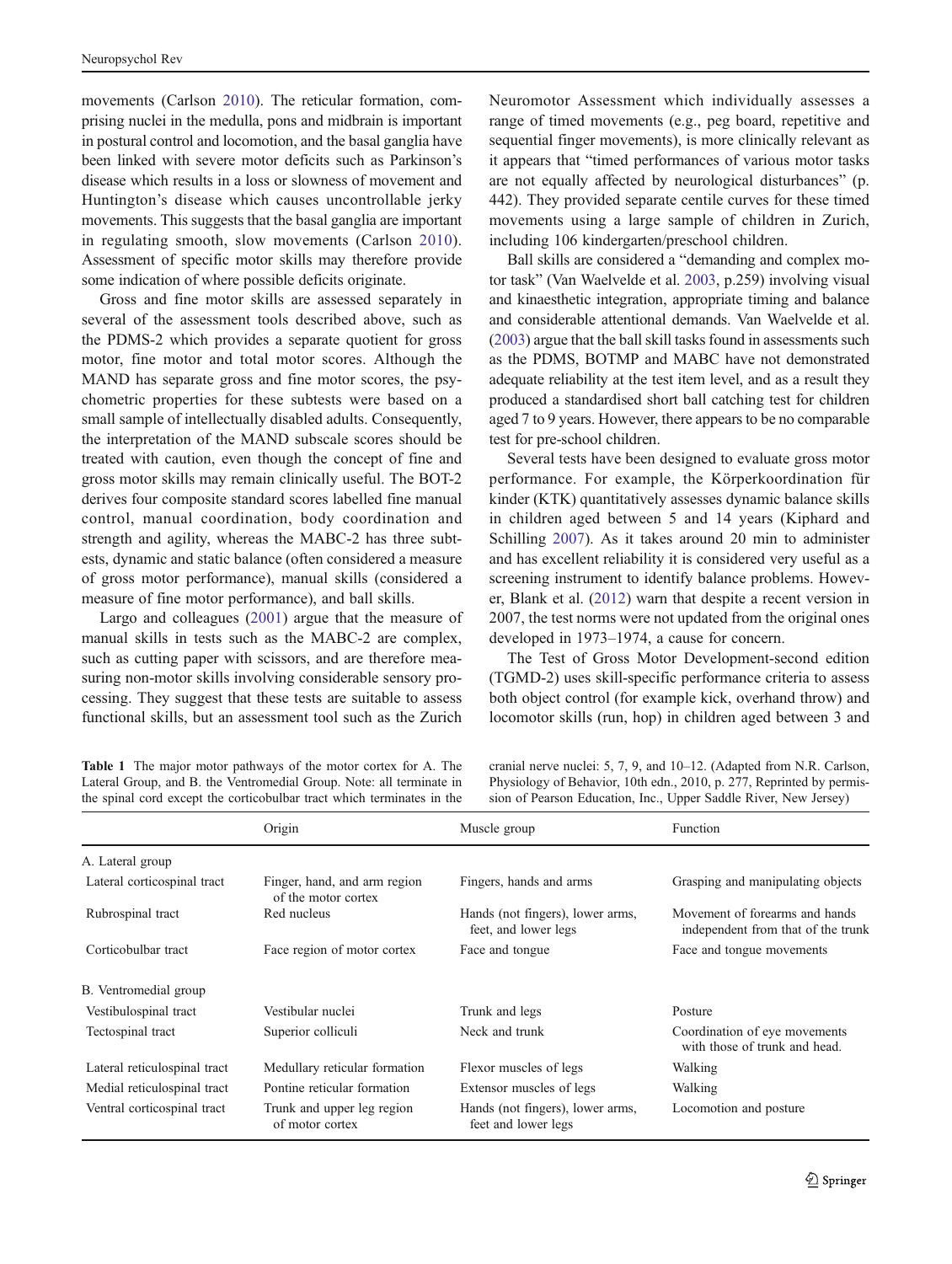10 years (Ulrich [2000\)](#page-12-0). This information is useful for developing targeted intervention programs, identifying children who need some additional instruction, and evaluating the success of teaching programs at an individual or group level. Slater and colleagues ([2010\)](#page-12-0) rated this test highly, ranking it equal first with the MABC-2.

A complex movement skill that is difficult to measure is handwriting. At the pre-school age, handwriting skills have not developed, but at this level, it is important to develop handwriting readiness or pre-writing skills (van Hartingsveldt et al. [2011\)](#page-12-0). It may be possible to identify a deficit in handwriting readiness through poor performance on fine motor tasks as there is extensive evidence of a relationship between fine motor difficulties and handwriting skill (e.g., Smits-Engelsman et al. [2001\)](#page-12-0). Others, however, argue that the problem is more complex. For example, Volman et al. [\(2006\)](#page-12-0) suggested two different mechanisms may be responsible for hand-writing quality in children, fine motor control and visuo-motor integration. Hence, a test that covers this complexity is needed to assess pre-writing skills. In an extensive review of assessment tools for children aged 5 and 6 years, van Hartingsveldt identified 12 assessment tools that could assess handwriting readiness. They argued that only one test fulfilled the requirements of the Taxanomic Code of Occupational Performance for handwriting readiness. This was the School version of the Assessment of Motor and Process Skills (School-AMPS). Despite this, it fails to evaluate visual motor integration, which suggests a need to incorporate several tests when assessing handwriting readiness. The BOT-2, for example assesses both fine motor coordination and visual motor integration and was found to have the best psychometric properties of the 12 assessment tools identified. However, this was criticised for not being an occupation based assessment, that is, based on a real-life situation. Overall, more research is needed to determine the most suitable way of assessing this important skill at the preschool age.

## Recommendations

The previous sections demonstrate clearly that the rate of development in the early years is not linear and varies considerably depending on the interaction between biological and environmental factors. If a lower score is obtained on motor assessments this could be the result of a range of factors contributing to developmental delay or may be due to a motor impairment. Therefore, if a child performs poorly on an assessment does he or she have a motor disability or is it simply late development (Blank et al. [2012\)](#page-10-0), lack of opportunity or having a bad day? A study by Pless et al. [\(2002](#page-12-0)) identified 37 preschool children aged 5–6 years with motor difficulties, but then on reassessment at age 7–8 years only 20 of these children showed definite motor problems.

Of these 20, 15 (out of 19) had definite problems at the initial testing and the remaining 5 (out of 18) were considered borderline at the initial testing phase. Level of severity appears to be an indicator of motor disability later on, a finding supporting previous studies that have investigated assessment at preschool and 10 years on (Cantell et al. [1994;](#page-10-0) Losse et al. [1991\)](#page-11-0).

In a recent review by Blank et al. [\(2012](#page-10-0)), several recommendations were made in terms of the assessment of motor ability in children 5 years and younger. Apart from the issue of misdiagnosis due to delayed development, the authors suggested that the reliability of the tests may be affected by the young child's lack of motivation or cooperation. However, assessment tools have proven to be reliable at this age, provided the child can engage appropriately with the testing process (e.g., Smits-Engelsman et al. [2011\)](#page-12-0). The recommendation for assessing pre-school children (3–5 years) was to only consider children who have a marked delay at their initial assessment (less than the 5th percentile) and reassess after a minimum of 3 months following the initial assessment. Shorter assessment rates would not be recommended due to possible practice effects (Blank et al. [2012](#page-10-0)).

This raises an additional issue in relation to assessment. Marked delay above is defined as 'less than the 5th percentile'. The MABC-2, for example has a cut-off at the 15th percentile for children described as at risk, and at the 5th percentile for definite motor impairment. The MAND has three cut-off levels for mild, moderate and severe disorder. Therefore, it would be recommended that children with definite or severe problems (usually within the 5th percentile) should have immediate intervention, whereas those in the borderline range need to be carefully monitored. However, because of the heterogeneity of movement disorders, it is possible that a general motor assessment score that is in the at risk category may not capture a more specific deficit (Geuze et al. [2001](#page-11-0)) that is quite severe, as the scores are summed for the range of motor skills assessed. Therefore, it is essential to examine the test items or subtests to determine if there is a specific deficit or delay. If this is the case then further testing of this particular skill is recommended. Furthermore, a recommendation by Blank and colleagues [\(2012](#page-10-0)) is that once a child has been identified with a condition like Developmental Coordination Disorder, specific areas of motor function should be assessed in order to classify children into the ICD subgroups of gross motor dysfunctions (F82.0) or fine motor dysfunctions (F82.1) or both.

A further consideration is the impact of other developmental disorders on motor assessment. For example, if a child who is being assessed for motor deficits also has ADHD, how does this impact on the assessment? Can a child who has attention problems or is hyperactive or impulsive be accurately assessed? The same applies to children with learning or language difficulties. It is important to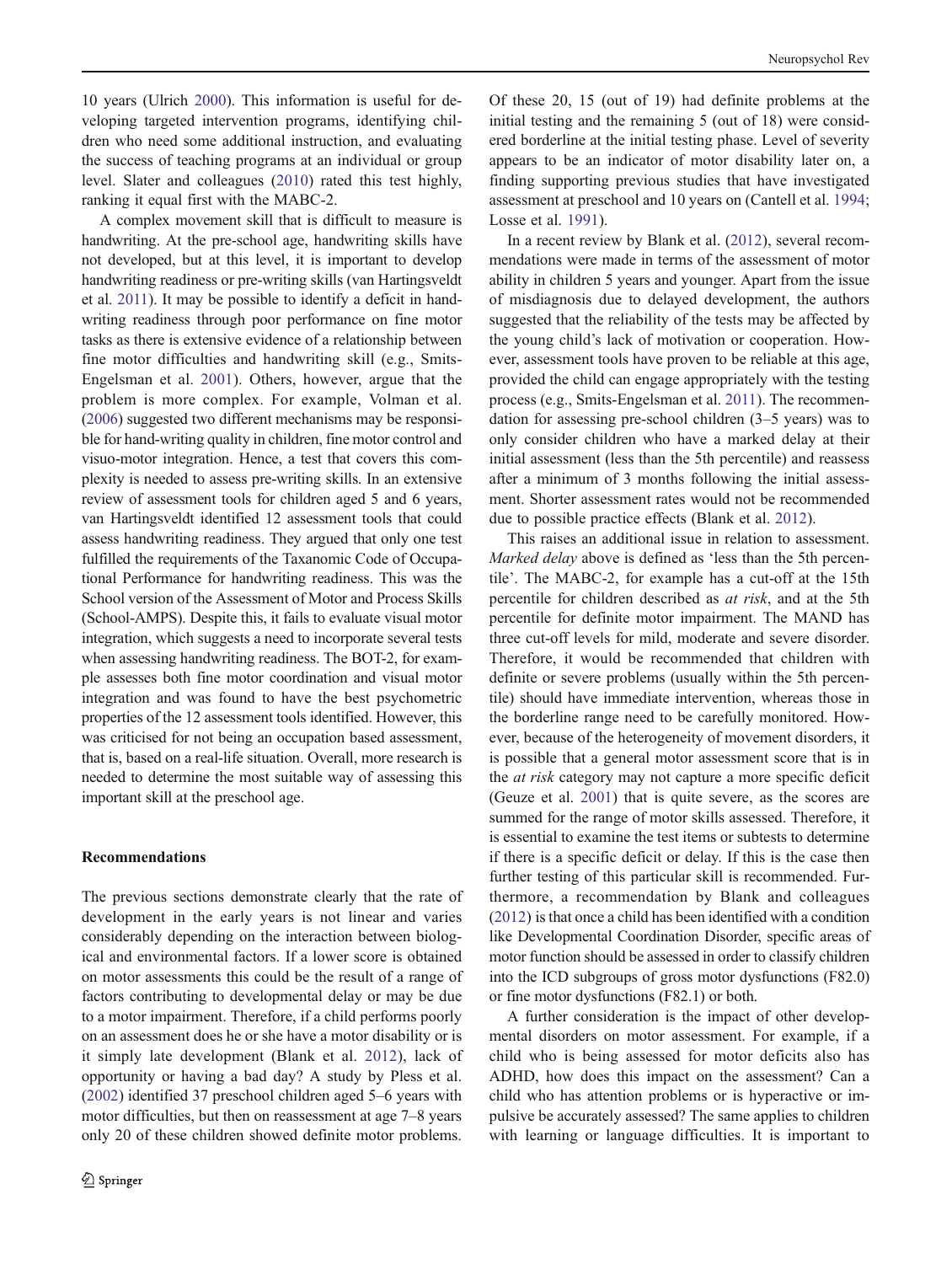understand how these other disabilities could impact on assessment and carefully monitor the child's performance to ensure that their motor ability is accurately assessed. A recently developed test by Vles et al. [\(2004\)](#page-12-0), the Maastrichtse Motoriek Test (MMT), assesses fine and gross movement skills in children aged 5 to 6 years and also claims to be able to identify children at risk of ADHD.

Too often in the past, motor impairment has been attributed to the symptoms of other disorders such as ADHD (e.g., DSM-IV diagnosis of ADHD, APA [2000\)](#page-10-0). However, given the cognitive, academic and social problems that have been linked with motor impairment it is essential that a dual diagnosis be given if children also have a motor impairment. One example relates to anxious and depressive symptoms which could be linked to either motor impairment or ADHD symptomatology. Evidence suggests that both are equally important to consider (Piek et al. [2007\)](#page-11-0).

#### Intervention Approaches

If a child is identified with severe or definite motor problems then immediate intervention is recommended. However, what is effective intervention for pre-school aged children? Ideally, one on one therapy with health practitioners such as physiotherapists, occupational therapists or other movement specialists is considered the most effective treatment approach as it ensures that the intervention targets the specific deficits identified in each child. The type of intervention administered between and within each type of therapy is often eclectic, incorporating features of different types of approaches which can be adapted to suit the needs of the child. Hillier [\(2007](#page-11-0)) reviewed a variety of different intervention approaches available to children with motor learning difficulties and found that regardless of the type of intervention "what is trained is what is improved, whether it be sensory based or motor skill based" (p. 9).

Physiotherapy in school-aged children with motor deficits has been found to be effective, provided the treatment is intensive and carried out by an experienced therapist (Schoemaker et al. [1994\)](#page-12-0). Occupational therapy too has been found to be effective, particularly newer therapy models such as the Cognitive Orientation to daily Occupational Performance (CO-OP) which involves a problem-solving approach utilising cognitive strategies enabling children to achieve their functional goals (Polatajko et al. [2001\)](#page-12-0). There are also other types of movement therapy available, which differ slightly from traditional models of therapy, and tend to concentrate on skills needed in daily living and for academic achievement, such as the Unigym program offered in Western Australia, using a taskspecific approach centred on the development of fundamental movement skills.

While one on one therapy does offer individualised programming, group settings can also beneficial in certain situations, particularly for the development of social skills which can often be deficient. It is important however that the severity of movement difficulties, level of interaction of the child with other members of the group and goals of the intervention be all carefully considered (Blank et al. [2012\)](#page-10-0). What works well for one child may not necessarily work well for another, so it is important that children are well matched in group settings to ensure that movement and social outcomes are optimised. These issues are taken into account with the Animal Fun program (Piek et al. [2010](#page-12-0)) which is a universal program for pre-primary children administered by teachers to the whole class. This program includes modules designed to promote both gross and fine motor development as well as social/emotional development.

It is important for intervention to extend beyond the therapy sessions. As Sugden and Chambers [\(2003](#page-12-0)) point out, access to therapists can be difficult for a number of reasons, and other approaches need to be considered. They demonstrated the importance that family and teachers can make in assisting with the development of children's motor skills. Simple activities such as re-enforcement of techniques used in therapy sessions and through home exercises are important, along with an open line of communication between the therapists working with the child, their families and teachers. It is important that a child has the opportunity to develop a broad array of movement skills, so they can fully engage in all aspects of their life, including those needed at home, school and in the playground.

## Conclusion

It is clear that early identification of motor impairment, even in less severe disorders such as DCD, is crucial. It is needed in order to provide appropriate intervention, not only to improve motor skills, but also to prevent or reduce health, academic, and psychosocial problems associated with poor motor ability. Also, it is clear that children may have specific motor deficits or delays that need to be addressed, and without appropriate assessment it is difficult to know these specific problems. Not only is this important to improve the child's motor ability, but recent research has highlighted the importance of identifying specific motor deficits because of their links with other problems. For example, recent research in an adolescent sample demonstrated that ball skills, but not manual dexterity or balance, was linked with working memory and academic performance, possibly due to the importance of the cerebellum in all of these processes (Rigoli et al. [in press](#page-12-0)). Furthermore, in the same sample, aiming and catching and balance skills (but not manual dexterity) were related to psychosocial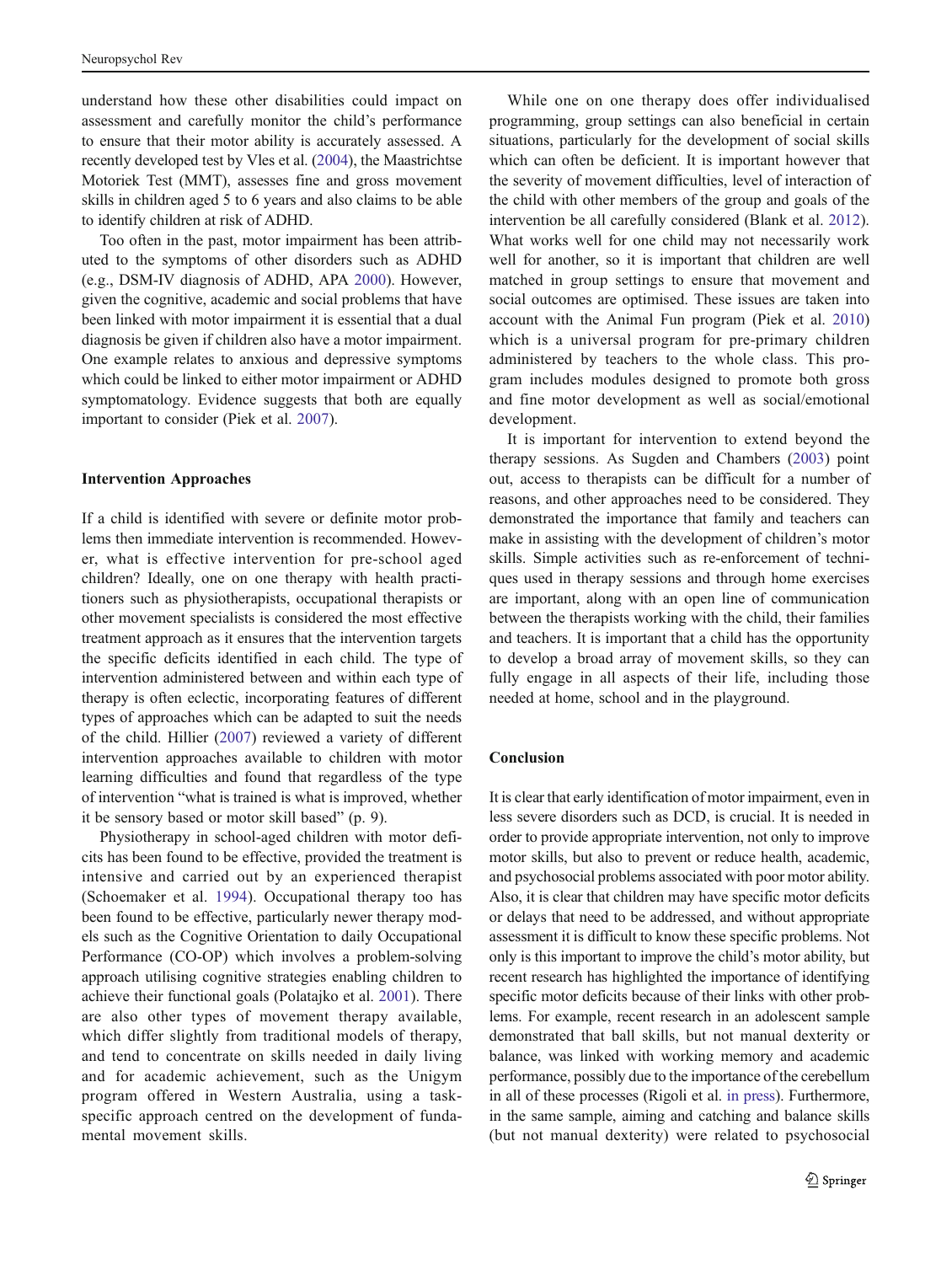<span id="page-10-0"></span>factors such as self-perceptions, anxiety and depression (Rigoli et al. [2012](#page-12-0)).

In conclusion, although there are many assessment tools available, it is important to determine the most appropriate tools to use. We have provided an overview of the most commonly used tools, and have also indicated where further research is needed. Unfortunately, there is much to be done as the importance of motor development in all aspects of a child's development has only recently been recognised.

Acknowledgments We wish to thank Daniela Rigoli for her assistance with the literature search for this review, and her valuable comments on an earlier draft of this manuscript.

#### References

- Alloway, T. P. (2007). Working memory, reading, and mathematical skills in children with developmental coordination disorder. Journal of Experimental Child Psychology, 96, 20–36.
- American Psychiatric Association. (2000). Diagnostic and statistical manual of mental disorders: text revision (4th ed.). Washington, DC: Author.
- Anastasi, A. (1981). Sex differences: historical perspectives and methodological implications. Developmental Review, 1, 187–206.
- Barnett, A. L. (2008). Motor assessment in developmental coordination disorder: from identification to intervention. International Journal of Disability, Development and Education, 55(2), 113–129.
- Blank, R., Smits-Engelsman, B., Polatajko, H., & Wilson, P. (2012). European Academy for Childhood Disability (EACD): recommendations on the definition, diagnosis and intervention of developmental coordination disorder (long version). Developmental Medicine and Child Neurology, 54, 54–93. doi[:10.1111/j.1469-](http://dx.doi.org/10.1111/j.1469-8749.2011.04171.x) [8749.2011.04171.x](http://dx.doi.org/10.1111/j.1469-8749.2011.04171.x).
- Bower, T. G. R. (1977). A primer of infant development. San Fransisco: Freeman.
- Brantner, S., Piek, J. P., & Smith, L. M. (2009). Evaluation of the validity of the MAND in assessing motor impairment in young children. Rehabilitation Psychology, 54, 413–421.
- Brown, T., & Lalor, A. (2009). The Movement Assessment Battery for Children – Sescond Edition (MABC-2): a review and critique. Physical & Occupational Therapy in Pediatrics, 29(1), 86–103.
- Bruininks, R. H. (1978). The Bruininks Oseretsky test of motor proficiency examiner's manual. Circle Pines: American Guidance Service.
- Bruininks, R. H., & Bruininks, B. D. (2005). Test of motor proficiency (2nd ed.). Circle Pines: AGS Publishing. Manual.
- Burton, A. W., & Miller, D. E. (1998). Movement skill assessment. Champaign: Human Kinetics.
- Burton, A. W., & Rodgerson, R. W. (2001). New perspectives on the assessment of movement skills and motor abilities. Adapted Physical Activity Quarterly, 18, 347–365.
- Cairney, J., Veldhuizen, S., & Szatmari, P. (2010). Motor coordination and emotional-behavioral problems in children. Current Opinion in Psychiatry, 23, 324–329.
- Cantell, M. H., Smyth, M. M., & Ahonen, T. P. (1994). Clumsiness in adolescence: educational, motor, and social outcomes of motor delay detected at 5 years. Adapted Physical Activity Quarterly, 11 (2), 115–129.
- Capute, A. J., Shapiro, B. K., Palmer, F. B., Ross, A., & Wachtel, R. C. (1985). Normal gross motor development: the influences of race, sex and socio-economic status. Developmental Medicine and Child Neurology, 27, 635–643.

mental coordination disorder. Developmental Medicine and Child

Allyn & Bacon.

Neurology, 52, 251–255.

Chugani, H. T. (1994). Development of regional brain glucose metabolism in relation to behaviour and plasticity. In G. Dawson & K. Fischer (Eds.), Human behaviour and the developing brain (pp. 153–175). New York: Guilford Press.

Carlson, N. R. (2010). Physiology of behavior (10th ed.). Boston:

Casey, B. J., Tottenham, N., Liston, C., & Durston, S. (2005). Imaging the developing brain: what have we learned about cognitive development? Trends in Cognitive Sciences, 9(3), 104-110. Chia, L. C., Guelfi, K. J., & Licari, M. K. (2009). A comparison of the oxygen cost of locomotion in children with and without develop-

- Chugani, H. T. (1998). A critical period of brain development: studies of cerebral glucose utilization with PET. Preventive Medicine, 27, 184–188.
- Chugani, H. T., Phelps, M. E., & Mazziotta, J. C. (1987). Positron emission tomography study of human brain development. Annals of Neurology, 22, 487–497.
- Cools, W., De Martelaer, K., Samaey, C., & Andries, C. (2009). Movement skill assessment of typically developing preschool children: a review of seven movement skill assessment tools. Journal of Sports Science and Medicine, 8, 154–168.
- De Bellis, M. D., Keshavan, M. S., Beers, S. R., Hall, J., Frustaci, K., Masalehdan, A., et al. (2001). Sex differences in brain maturation during childhood and adolescence. Cerebral Cortex, 11, 552-557.
- Deitz, J. C., Kartin, D., & Kopp, K. (2007). Review of the Bruininks-Oserestsky Test of motor proficiency, second edition (BOT-2). Physical & Occupational Therapy in Pediatrics, 27(4), 87–102.
- Dekaban, A. S. (1978). Changes in brain weights during the span of human life: relation of brain weights to body heights and body weights. Annals of Neurology, 4(4), 345–356.
- Dewey, D., Cantell, M., & Crawford, S. G. (2007). Motor and gestural performance in children with autism spectrum disorders, developmental coordination disorder and/or attention deficit hyperactivity disorder. Journal of the International Neuropsychological Society, 13, 246–256.
- Dewey, D., Wilson, B. N., Crawford, S. G., & Kaplan, B. J. (2000). Comorbidity of developmental coordination disorder with ADHD and reading disability. Journal of the International Neuropsychological Society, 6, 152.
- Dyck, M., Piek, J. P., Hay, D. A., Smith, L., & Hallmayer, J. (2006). Are abilities abnormally interdependent in children with autism? Journal of Clinical Child and Adolescent Psychology, 35, 20–33.
- Engel-Yeger, B., Rosenblum, S., & Josman, N. (2010). Movement Assessment Battery for Children (M-ABC): establishing construct validity for Israeli children. Research in Developmental Disabilities, 31(1), 87–96.
- Erez, O., Gordon, C. R., Sever, J., Sadeh, A., & Matti, M. (2004). Balance dysfunction in childhood anxiety: findings and theoretical approach. Anxiety Disorders, 18, 341–356.
- Fawcett, A. J., & Nicholson, R. I. (1995). Persistent deficits in motor skill of children with dyslexia. Journal of Motor Behavior, 27, 235–240.
- Fietzek, U. M., Heinen, F., Berweck, S., Maute, S., Hufschmidt, A., Schulte-Mönting, J., et al. (2000). Development of the corticospinal system and hand motor function: central conduction times and motor performance tests. Developmental Medicine and Child Neurology, 42, 220–227.
- Folio, M. R., & Fewell, R. R. (1983). Peabody developmental motor scales and activity cards. Allen: DLM Teachers Resources.
- Folio, M. R., & Fewell, R. R. (2000). Peabody Developmental Motor Scales (PDMS-2). Austin: Pro-ed.
- Gallahue, D. L., & Ozmun, J. C. (2002). Understanding motor development: Infants, children, adolescents, adults (5th ed.). Singapore: McGraw Hill.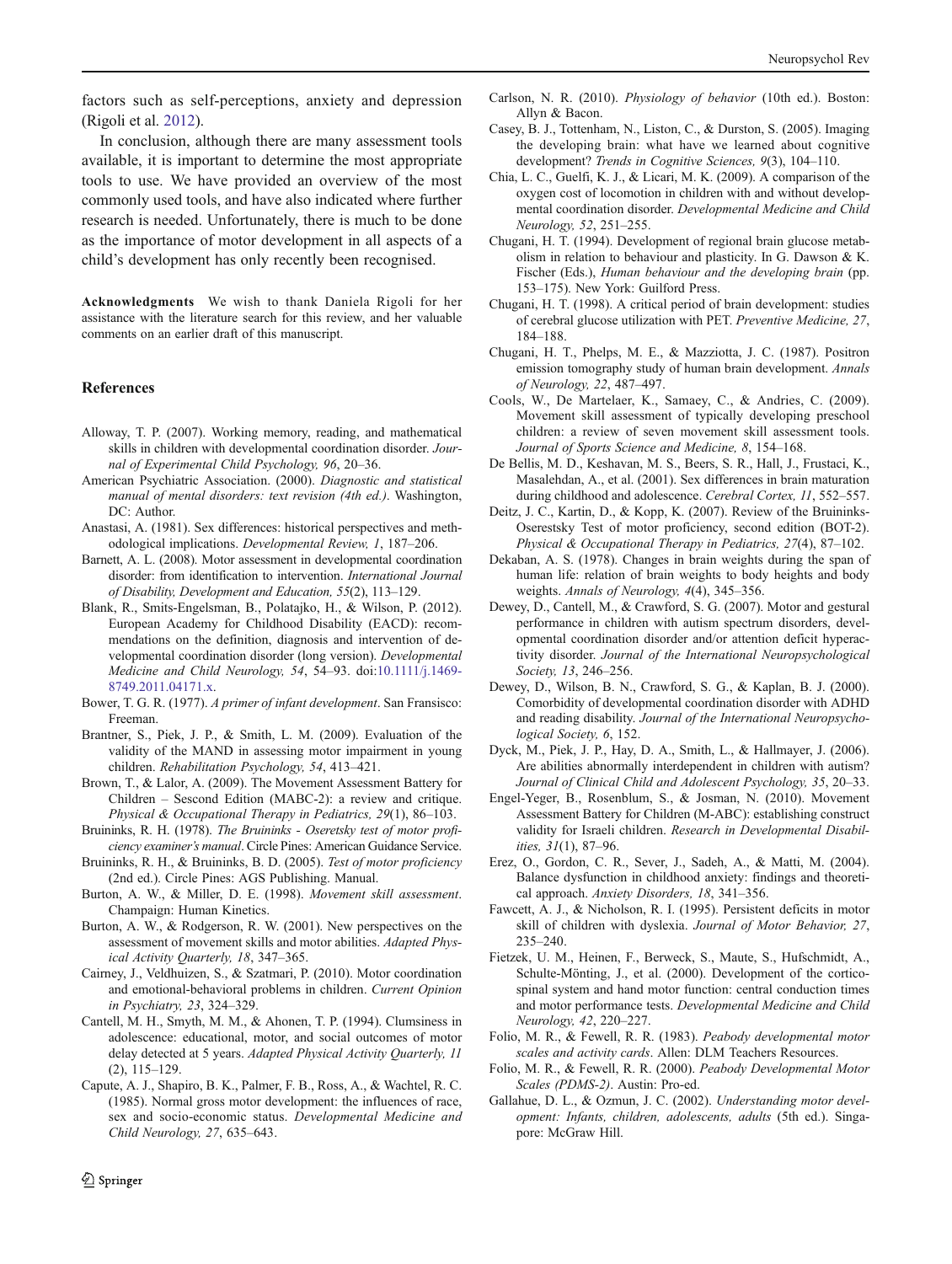- <span id="page-11-0"></span>Geuze, R. H., Jongmans, M. J., Schoemaker, M. M., & Smits-Engelsman, B. C. M. (2001). Clinical and research diagnostic criteria for developmental coordination disorder: a review and discussion. Human Movement Science, 20, 7–47.
- Goodway, J. D., Crowe, H., & Ward, P. (2003). Effects of motor skill instruction on fundamental motor skill development. Adapted Physical Activity Quarterly, 20, 298–314.
- Gottlieb, G. (2001). The relevance of developmental-psychobiological metatheory to developmental neuropsychology. Developmental Neuropsychology, 19(10), 1–9.
- Greenough, W. T., & Black, J. E. (1992). Induction of brain structure by experience: Substrates for cognitive development. In M. Gunnar & C. Nelson (Eds.), Minnesota symposia on child psychology. Vol. 24. Developmental Behavioral Neuroscience (p. 155–200).
- Groeschel, S., Vollmer, B., King, M. D., & Connelly, A. (2010). Developmental changes in cerebral grey and white matter volume from infancy to adulthood. International Journal of Developmental Neuroscience, 28, 481–489.
- Gutteridge, M. (1939). A study of motor achievements of young children. Archives of Psychology, 244, 1–178.
- Haas, G., & Diener, H. C. (1988). Development of stance control in children. In B. Amblard, A. Berthoz, & F. Clarac (Eds.), Posture and gait: development, adaptation and modulation (pp. 49–58). Amsterdam: Elsevier.
- Hamilton, A. (1981). Nature and nurture: Aboriginal child-rearing in north-central Arnhem land. Canberra: Australian Institute of Aboriginal Studies.
- Hands, B., & Larkin, D. (1997). Gender bias in measurement of movement. ACHPER Healthy Lifestyles Journal, 44(1), 12–16.
- Hands, B., & Larkin, D. (2002). Physical fitness and developmental coordination disorder. In S. A. Cermak & D. Larkin (Eds.), Developmental coordination disorder. San Diego: Thomson Learning.
- Hands, B., & Larkin, D. (2006). Physical fitness of children with motor learning difficulties. European Journal of Special Needs Education, 21(4), 447–456.
- Hands, B., Larkin, D., Parker, H., Straker, L., & Perry, M. (2009). The relationship among physical activity, motor competence and health-related fitness in 14-year-old adolescents. Scandinavian Journal of Medicine & Science in Sports, 18, 655–663. doi[:10.1111/j.1600-0838.2008.00847.x.](http://dx.doi.org/10.1111/j.1600-0838.2008.00847.x)
- Henderson, S. E., & Sugden, D. A. (1992). Movement assessment battery for children: manual. London: The Psychological Corporation Ltd.
- Henderson, S. E., Sugden, D. A., & Barnett, A. L. (2007). Movement assessment battery for children  $-$  2 (2nd ed.). London: Harcourt Assessment.
- Hillier, S. (2007). Intervention for children with developmental coordination disorder: a systematic review. The Internet Journal of Allied Health Sciences and Practice, 5, 1–11.
- Johnson, M.H. (2003). Development of human brain functions. 54, 1312–1316.
- Keogh, J., & Sugden, D. (1985). Movement skill development. New York: Macmillan.
- Kiphard, E. J., & Schilling, F. (2007). Körperkoordinationtest für Kinder 2, überarbeitete und ergänzte Auflage. Weinheim: Beltz test.
- Kurdek, L. A., & Sinclair, R. J. (2001). Predicting reading and mathematics achievement in fourth-grade children from kindergarten readiness scores. Journal of Educational Psychology, 93, 451–455.
- Largo, R. H., Caflisch, J. A., Hug, F., Muggli, K., Molnar, A. A., Molinari, L., et al. (2001). Neuromotor development from 5 to 18 years. Part 1: timed performance. Developmental Medicine and Child Neurology, 32, 436–443.
- Liu, Y., Metems, T., Absil, J., De Maertelaer, V., Balériaux, D., David, P., et al. (2011). Gender differences in language and motor-related

fibers in a population of healthy preterm neonates at termequivalent age: a diffusion tensor and probablistic tractography study. American Journal of Neuroradiology, 32, 2011–2016.

- Livesey, D., Coleman, R., & Piek, J. (2007). Performance on the movement assessment battery for children by Australian 3- to 5 year-old children. Child: Care, Health and Development. doi[:10.1111/j.1365-2214.2007.00733.x.](http://dx.doi.org/10.1111/j.1365-2214.2007.00733.x)
- Losse, A., Henderson, A. E., Elliman, D., Hall, D., Knight, E., & Jongmans, M. (1991). Clumsiness in children - Do they grow out of it? A ten-year follow-up study. Developmental Medicine and Child Neurology, 33, 55–68.
- Mandich, A. D., Polatajko, H. J., & Rodger, S. (2003). Rites of passage: understanding participation of children with developmental coordination disorder. Human Movement Science, 22, 583–595.
- McCarron, L. T. (1997). MAND McCarron Assessment of Neuromuscular Development: fine and gross motor abilities (Rev. ed.). Dallas: Common Market Press.
- McPhillips, M., & Jordan-Black, J. (2007). The effect of social disadvantage on motor development in young children: a comparative study. Journal of Child Psychology and Psychiatry, 48, 1214– 1222
- Miyahara, M., & Piek, J. P. (2006). Self-esteem of children and adolescents with physical disabilities: quantitative evidence from meta-analysis. Journal of Developmental and Physical Disabilities, 18, 219–234.
- Morris, A., Williams, J., Atwater, A., & Wilmore, J. (1982). Age and sex differences in motor performances of 3 through to 6 year old children. Research Quarterly for Exercise and Sport, 53(3), 214– 221.
- Murray, G. K., Veijola, J., Moilanen, K., Miettunen, J., Glahn, D. C., Cannon, T. D., et al. (2006). Infant motor development is associated with adult cognitive categorisation in a longitudinal birth cohort study. Journal of Child Psychology and Psychiatry, 47, 25–29.
- Pearsall-Jones, J. G., Piek, J. P., Rigoli, D., Martin, N., & Levy, F. (2011). Motor disorder and anxiety and depressive symptomatology: a monozygotic co-twin control approach. Research in Developmental Disabilities, 32, 1245–1252.
- Pedersen, A. V., Sigmundsson, H., Whiting, H. T. A., & Ingvaldsen, R. P. (2003). Sex differences in lateralisaton of fine manual skills in children. Experimental Brain Research, 149, 249–251.
- Perrin, J. S., Leonard, G., Perron, M., Pike, G. B., Pitiot, A., Richer, L., et al. (2009). Sex differences in the growth of white matter during adolescence. NeuroImage, 45, 1055–1066.
- Piek, J. P. (2006). Infant motor development. Champaign: Human Kinetics.
- Piek, J. P., Barrett, N. C., Smith, L. M., Rigoli, D., & Gasson, N. (2010). Do motor skills in infancy and early childhood predict anxious and depressive symptomatology at school age? Human Movement Science, 29, 777–786.
- Piek, J. P., Bradbury, G. S., Elsley, S. C., & Tate, L. (2008). Motor coordination and social-emotional behaviour in preschool aged children. International Journal of Disability, Development and Education, 55, 143–151.
- Piek, J. P., Dawson, L., Smith, L. M., & Gasson, N. (2008). The role of early fine and gross motor development on later motor and cognitive ability. Human Movement Science, 27, 668–681.
- Piek, J. P., Gasson, N., Barrett, N. C., & Case, I. (2002). Limb and gender differences in the development of coordination in early infancy. Human Movement Science, 21, 621–639.
- Piek, J. P., Rigoli, D., Pearsall-Jones, J. G., Martin, N. C., Hay, D. A., Bennett, K. S., & Levy, F. (2007). Depressive symptomatology in child and adolescent twins with attention deficit hyperactivity disorder and/or developmental coordination disorder. Twin Research and Human Genetics, 10, 587–596.